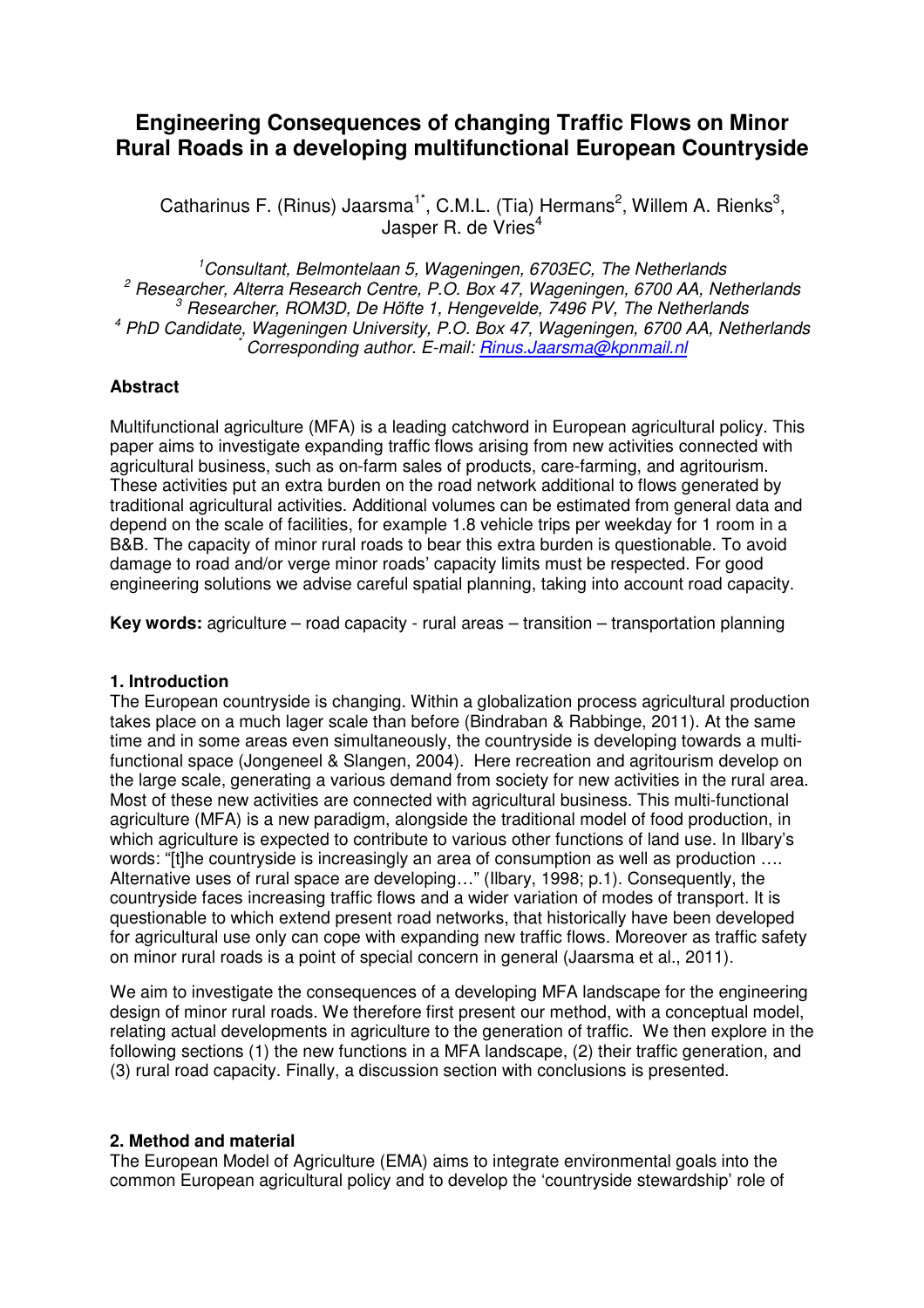European farmers (Robinson, 2004). Therewith 'multifunctionality' became a leading catchword in EU-agricultural policy. Besides growing food, farmers took up all kinds of nontraditional side activities to increase their revenues (Jongeneel and Slangen, 2004). The widening into MFA within the EMA policy is one possible decision for farmers looking for new financial resources. Other possible decisions to increase their revenues are enlarging of scale and terminating active farming. Figure 1 shows these possible decisions and the related consequences for rural traffic and transportation. As stated in the introduction, these developments in agriculture appear simultaneously.



FIGURE 1: Conceptual model (Adapted from Jaarsma and De Vries, 2012)

The consequences for rural traffic and transportation are quite different for the developments distinguished. In this paper we focus on the consequences of MFA (arrow A in Figure 1). Services are provided by existing farms, to fulfill a societal demand, and so generate new traffic to the farm, additional to the continuing traditional agrarian traffic. This is different from what happens in both other developments. When active farming is terminated, the character of the new land use decides the amount of new traffic to the former farm land and eventually, for example for a reuse as an urban area, a total new road layout has to be constructed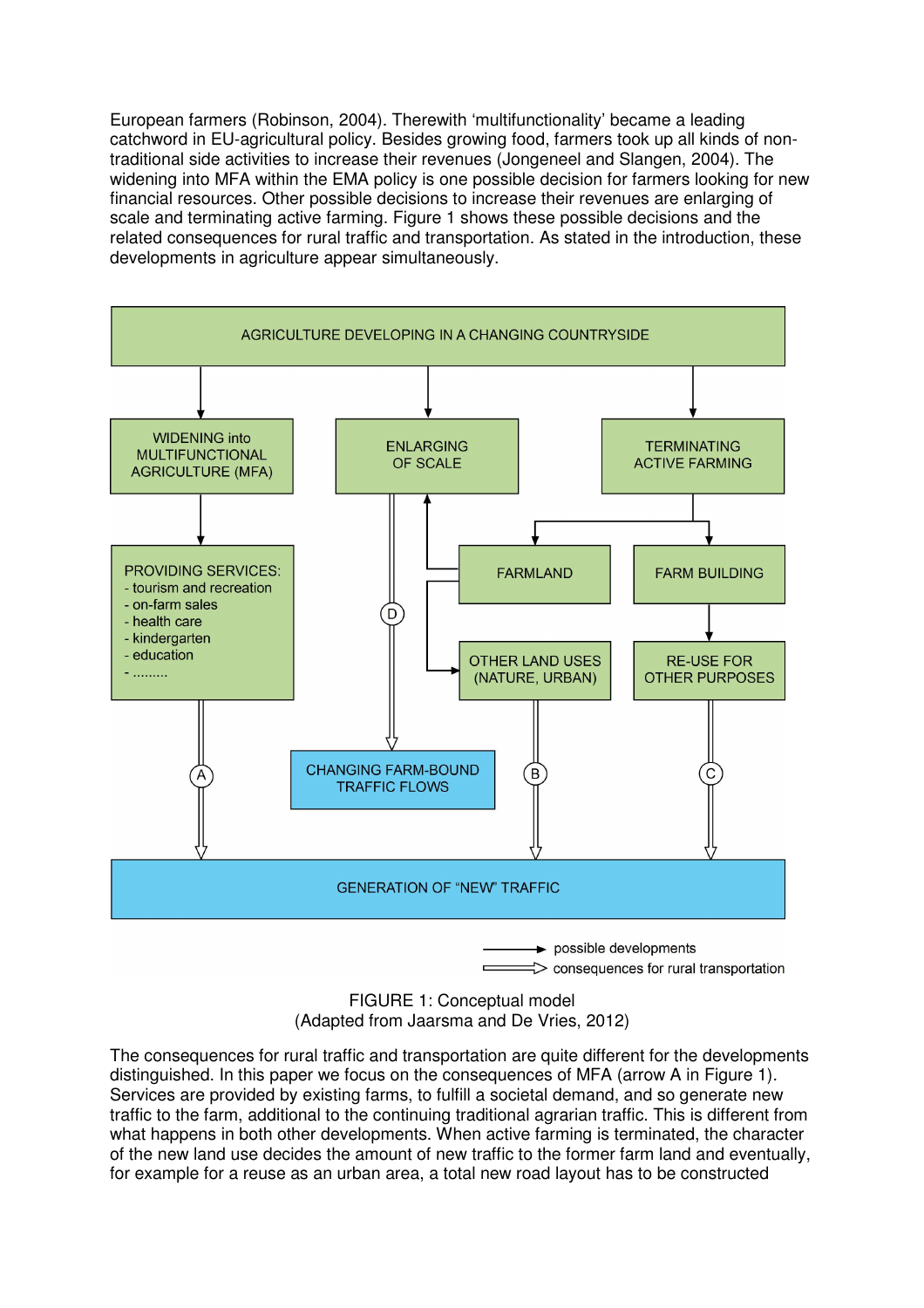(arrow B). In case of terminating active farming, the farm building generally will be reused for non-agrarian purposes (arrow C). Jaarsma and De Vries (2012) show that this can generate considerable new traffic flows, especially when the new function of the former farm building is a commercial one. Looking at the farmland of farms that have been terminated, statistics show that by far most land remains in agricultural use. In a continuous process of enlarging of scale in agriculture it is added to other farms (arrow D). Rienks et al. (2009) show how a further enlarging of scale in dairy farming will decrease farm-bound traffic with trucks through more efficient external transport, but simultaneously considerably increase agricultural vehicles flows on public roads through longer internal distances within the farm enterprise.

In this paper we explore arrow A in the figure through a study of international literature related to widening and the activities included. To estimate the additional traffic generated by these activities we apply Dutch trip rates, as calculated by CROW (2007 and 2008). This is a well-known method in transportation planning, presenting average daily trip rates per unit (worker, inhabitant, visitor, square meter floor space, etc.) for different land uses and for a wide range of activities. Finally, to investigate to what extent volumes generated can be facilitated by the rural road network we use an approach with Dutch road capacity data for minor roads (CROW, 2002). This approach is based on empirical research in Dutch land development projects to avoid damage to the verge through overloading (Mooy, 1981).

#### **3. Widening: which new functions?**

When on farms a new economic function is established in addition to the agrarian function, a double question turns up (1) which additional function is added, and (2) what is its trip generation?.

The European farm model stimulates MFA, with activities such as on-farm sales of products, care-farming, nature management and tourism. In 2009 in the Netherlands on a total of 73,008 agrarian holdings new multifunctional activities were found on 16,263 (22.3%) holdings (www.statline.cbs.nl). Landscape and nature management is the most frequently reported activity (on 5773 holdings), followed by on-farm sales (2252), agritourism (2237) and stabling facilities (2193), either for animals (for example horses) or goods (caravans etc.). 2180 Farm holdings use their machinery to provide contract work on other farms. Other activities of widening are on-farm processing of farm products (on 731 holdings), carefarming (707), farm education (108), and exploring a kindergarten (64).

Not all these new functions on farms cause additional farm-bound traffic flows on public roads. For example, landscape and nature management activities focus on the farmland. Work for this purpose by the farmer may cause some internal traffic on the farm. These activities replace internal traffic for agrarian activities such as mowing. When a farmer is active in contract work for other farmers he will use the public road, but there is no additional traffic, because he is replacing a contractor who would have made the same trip.

For the other additional functions appearing in MFA we will estimate their traffic generation in the next section.

# **4. Traffic generation**

In this section we estimate the additional traffic generation by the new a non-agrarian activities as applied on the farms with MFA. As stated in section 2, trip rates for several economic functions in the Netherlands are given in CROW (2007 and 2008). Trip rates may depend on the location of the activity, either in an urban center, in the outskirts of a town or in a rural area. If available, we use the value given for rural areas. To compare with, for a rural residence a general value of 7.4 is given (CROW, 2007: Table 4, page 19). This value is the average for all days of the week, i.e., 90% of the weekday average of 8.2 trips per residence.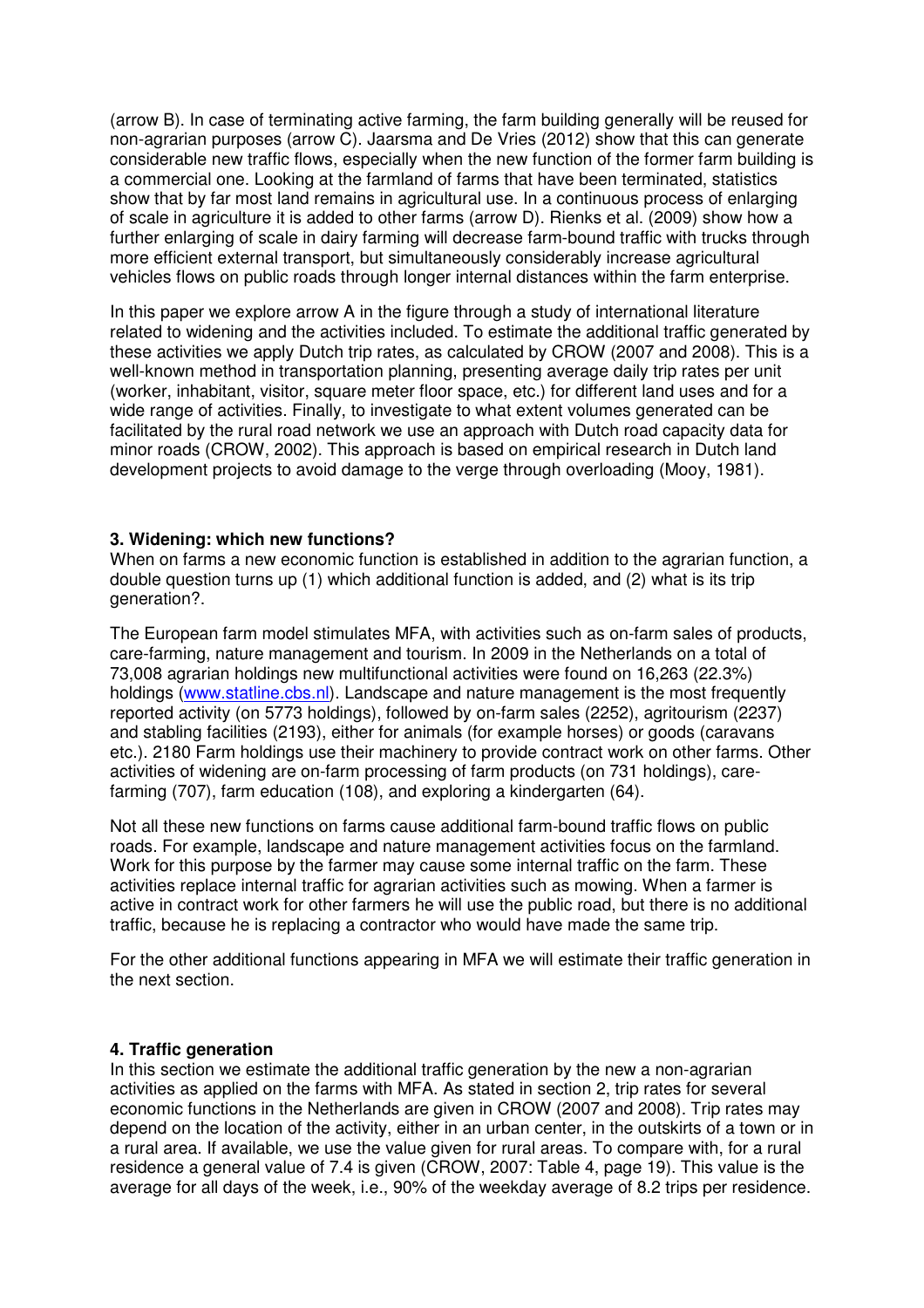In Table 1, we give an overview, as much as possible combined with the associated trip rates for a location in a rural area given by CROW (2008). Unfortunately, functions such as stabling facilities, care farming, farm education and on-farm processing are not explicitly included in the CROW study. We then present values for a comparable activity.

| Function $1$        | Daily trip generation and                                         | Remarks and sources                                            |
|---------------------|-------------------------------------------------------------------|----------------------------------------------------------------|
|                     | unit (movements)                                                  |                                                                |
| On-farm sales       | 88 motor vehicles per 100<br>$m2$ gross floor space <sup>2)</sup> | Value for a small-scale super market<br>(CROW, 2008; Table 10) |
| Agro-tourism:       |                                                                   |                                                                |
| Campsites           | 3.6 per 10 stands                                                 | CROW (2008); Table 45                                          |
| B&B                 | 1.8 per room                                                      | CROW (2008); Table 47                                          |
| Stabling facilities | 4 per horse(box)                                                  | Riding-schools (CROW, 2008; Table 23)                          |
| Care farming        | 32 motor vehicles per 100<br>$m2$ gross floor space $^{2)}$       | CROW (2008), Table 19 (fitness centre)                         |
|                     | 26 motor vehicles per 100                                         | CROW (2008), Table 51 (family doctor                           |
|                     | $m2$ gross floor space                                            | practise, single or multiple)                                  |
| Farm education      | ?                                                                 | No comparable activities                                       |
| Kindergarten        | 23.6 motor vehicles per<br>12.5 children                          | CROW (2008); Table 62                                          |
| On-farm food        | 170 cars and 44 trucks per                                        | Food manufacturer <sup>3</sup> , generation for mixed          |
| processing          | 10,000 $m^2$                                                      | commercial areas (CROW, 2007; Table 8)                         |

| TABLE 1: Traffic generation for several non-agrarian functions: trip rates |
|----------------------------------------------------------------------------|
| (daily number of motor vehicle movements, all days of the week).           |

Categories of widening activities on farms as in www.statline.cbs.nl

<sup>2)</sup> Location on the outskirts of a town; no value is given for a location in a rural area.<br><sup>3)</sup> Eor these function, only a general value for weekdays is available. Source: CBOW

3) For these function, only a general value for weekdays is available. Source: CROW (2007).

In conclusion, by analyzing the kind of activities and their dimension on farms with MFA it is possible to estimate the traffic generated by these activities. These are flows additional to the traffic flows by traditional agricultural activities, and so put an extra burden on the road network. Additional flows depend on the scale and type of facilities, for example (expressed in vehicle trips per weekday): riding-schools 4 per horse(box) and B&B 1.8 per room.

# **5. Road capacity minor rural roads**

The rural road network consists of dual carriage motorways, rural highways (one carriageway, two lanes) and minor rural roads (MRRs) with only one lane for two-way traffic and a pavement width between 2.5 and 5.5 m. In the Netherlands, the majority of the MMRs (with a total length of 47,500 km) have a pavement width of less than 4.00 m. The road capacity of MRRs is deciding for the accessibility of farms and, as such, farms with MFA. MRRs show a relatively high risk of casualty accidents (Jaarsma et al., 2011), caused by a mix of road users (cyclists, cars, trucks, and agricultural vehicles) with different speed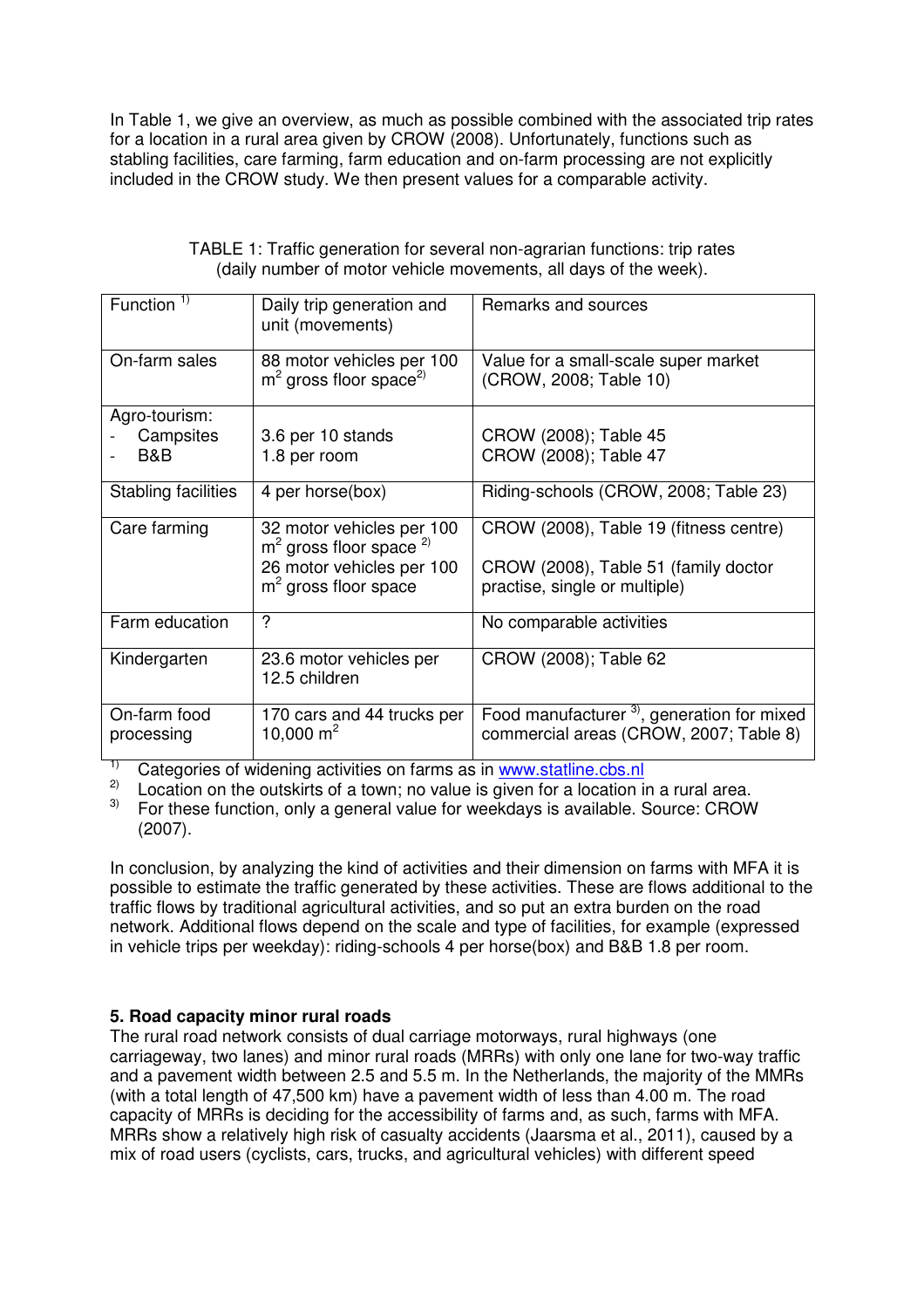profiles and a variation in vehicle masses. Therefore expanding traffic flows on MRRs should be considered very carefully.

As a consequence of small pavement widths on MRRs motor vehicles must use the verge both when encountering and when overtaking each other. The frequency of these events depends on three characteristics; (1) traffic volumes and speeds (deciding the number of encounters and overtaking maneuvers), (2) pavement width (the smaller the pavement, the more frequent the use of the verge), and (3) the proportion of 'wide vehicles' (trucks plus agricultural vehicles) in total traffic on the MRR. Empirical studies by the former Dutch Government Service for Land and Water Use quantified frequencies of acceptable usage levels of the verge, i.e., volumes that do not damage the verge over the long term (Mooy, 1981). These levels are presented in Table 2. They further depend on the load capacity of the subsoil. Therefore, different values appear for areas with solid sandy soils and areas with weaker peat or clay soils. For the pavement width a minimum value of 3.00 m is applied, increasing with incremental steps of 0.50 m to 5.00 m. When volumes exceed the level of a 5.00 m wide MRR, a pavement width of 5.50 or 6.50 m can be applied. Then the capacity level is considerable higher (and independent from the type of soil), because such pavements are wide enough for passing and overtaking without use of the verge.

| TABLE 2: Maximum acceptable volumes to avoid damage to the verge (CROW, 2002;               |  |
|---------------------------------------------------------------------------------------------|--|
| AADT, expressed in motor vehicles per day, including 12% trucks and agricultural vehicles). |  |

| Pavement width (m) | Volume (motor vehicles per day; average annual daily volume) |                    |
|--------------------|--------------------------------------------------------------|--------------------|
|                    | Soil: sand                                                   | Soil: peat or clay |
| 3.00               | 350                                                          | 300                |
| 3.50               | 400                                                          | 350                |
| 4.00               | 575                                                          | 500                |
| 4.50               | 1,000                                                        | 800                |
| 5.00               | 1,400                                                        | 1,150              |
| 5.50               | 3,000 to 4,000                                               |                    |
| 6.50               | 5,000 to 6,000                                               |                    |

In conclusion, the verge of MRRs with a pavement width of 5.00 m or less is used for encountering and overtaking of vehicles. Criteria have been developed for acceptable traffic volumes to avoid damage to the verge for a given pavement width (Table 2).

# **6. Discussion and conclusions**

As stated in section 2, in 2009 already more then 20% of Dutch farmers widened their holding with MFA. MFA is fitting in the EU-agricultural policy and it considerably supports income for the farmers. In 2009 36% of Dutch farmers with MFA generated between 10 and 50% of their farm income by these activities, and for 10% this was even more than 50%.

It is important to consider that MFA may generate additional traffic on MRRs with limited capacity. To avoid damaging of verges and related road safety problems on access roads to farms with MFA, a careful planning procedure is advised. In this procedure the consequences of MFA for the engineering design of the access road to the farm are considered. For this purpose first the information on type and dimension of planned activities is gathered. This is the basis for the calculation of the additional traffic generation as explained in section 4. Next this volume is added to the traffic volume in the existing situation (previously obtained with automatic counting devices). Finally this new volume is checked with the capacity values in Table 2, given the pavement width and the soil type for the access